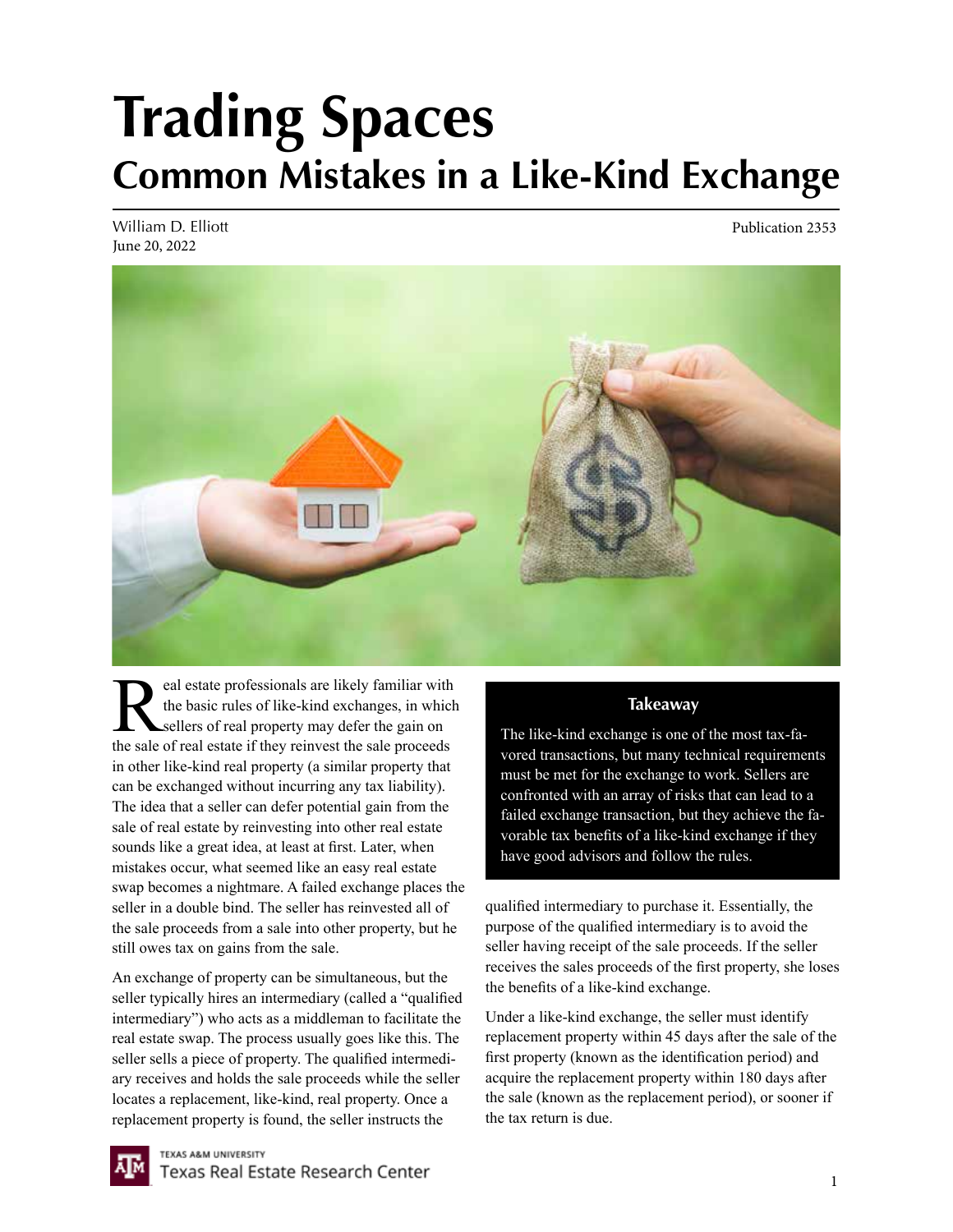The following are mistakes commonly seen in botched like-kind exchanges.

# **Mistake No. 1: Waiting Too Late**

Benefiting from a like-kind exchange takes advance planning. Real estate attorneys and title officers can talk for days about sellers who miss the opportunity to make a like-kind exchange by not realizing the opportunities until they arrive for closing.

When a seller walks into closing and realizes only then that she could have protected the gain on the sale by purchasing like-kind property, it is too late.

# **Mistake No. 2: Failing to Identify Replacement Property Correctly and Timely**

The seller has 45 days to identify replacement property—a short amount of time to identify, negotiate, underwrite, finance, and complete due diligence for the purpose of property.

Sellers commonly lose track of time and do not have a clear idea when the 45-day period ends. It begins on the date the seller sells his property and ends at midnight on the 45th day after that property is sold. The seller could fail to realize that the 45th day could end on a holiday or weekend. If he wishes to benefit from a like-kind exchange, he should mark specific deadlines on a calendar.

Another common mistake is for a seller to identify only one replacement property, but then revoke the identification near the end of the 45-day period and miss the deadline. If there's a possibility the seller might revoke an identification, he should leave ample time to select another potential replacement property before the deadline.

The seller is subject to two critical rules on identifying multiple replacement properties:

- the three-property rule, and
- the 200 percent rule (for more than three properties).

Under the three-property rule, the seller can identify up to three properties as potential replacement properties without any concern over the values of the properties. Under the 200 percent rule, the seller may name more than three potential replacement properties, but the combined value of those properties cannot exceed 200 percent of the value of the sold property.

The seller should plan for the likelihood that he will change his mind about a designated property and run over the 45-day limit by naming multiple potential replacement properties.

# **Mistake No. 3: Failing to Compute the Exchange Period Correctly**

As previously discussed, the seller has 45 days to identify replacement property and 180 days to close on the purchase of the property. The exchange period begins on the date the seller transfers the relinquished property and ends at midnight on the 180th day. Usually that is ample time to close, but several problems can occur.

For instance, the 180th day could land on a holiday or weekend when title companies are closed, thus preventing the closing from happening. Another potential problem is the 180-day period can end early if the tax return for the year is due. The cut-off period for the tax return filing would mean an exchange that started late in the tax year could pose a risk if the seller files her tax return on March 15 or April 15.

## **Mistake No. 4: Selecting a Less-Than-Qualified Qualified Intermediary**

Participation in a like-kind exchange is not a time for working with amateurs, so sellers should use only a reputable and experienced qualified intermediary. Unfortunately, the marketplace for qualified intermediaries is unregulated, so it would be easy for the seller to select an inferior one.

The qualified intermediary holds large sums of money, and there are highly publicized stories of less-than-scrupulous qualified intermediaries mismanaging or even losing exchange funds. A seller whose exchange funds become unavailable faces not only losing the funds for the replacement purchase, but also a potential breach of contract lawsuit for failing to complete the exchange.

The qualified intermediary requirements are formal and precise, and a qualified intermediary can take actions or cut corners that expose the seller to the risk of a botched like-kind exchange. Some have been known to play games with the identification rules by switching pages in the documentation to enable the seller to identify replacement property after the 45-day period expires. Sellers could face the risk of tax fraud if they play along with these scams. There are strict rules preventing a qualified intermediary from distributing or making proceeds available to the seller before the end of the 45-day period.

Most reputable title companies or banks maintain a qualified intermediary business staffed with competent personnel. In addition, there are many capable private qualified intermediaries unaffiliated with a title company or bank. Some real estate attorneys also serve as qualified intermediaries.



**TEXAS A&M UNIVERSITY** Texas Real Estate Research Center